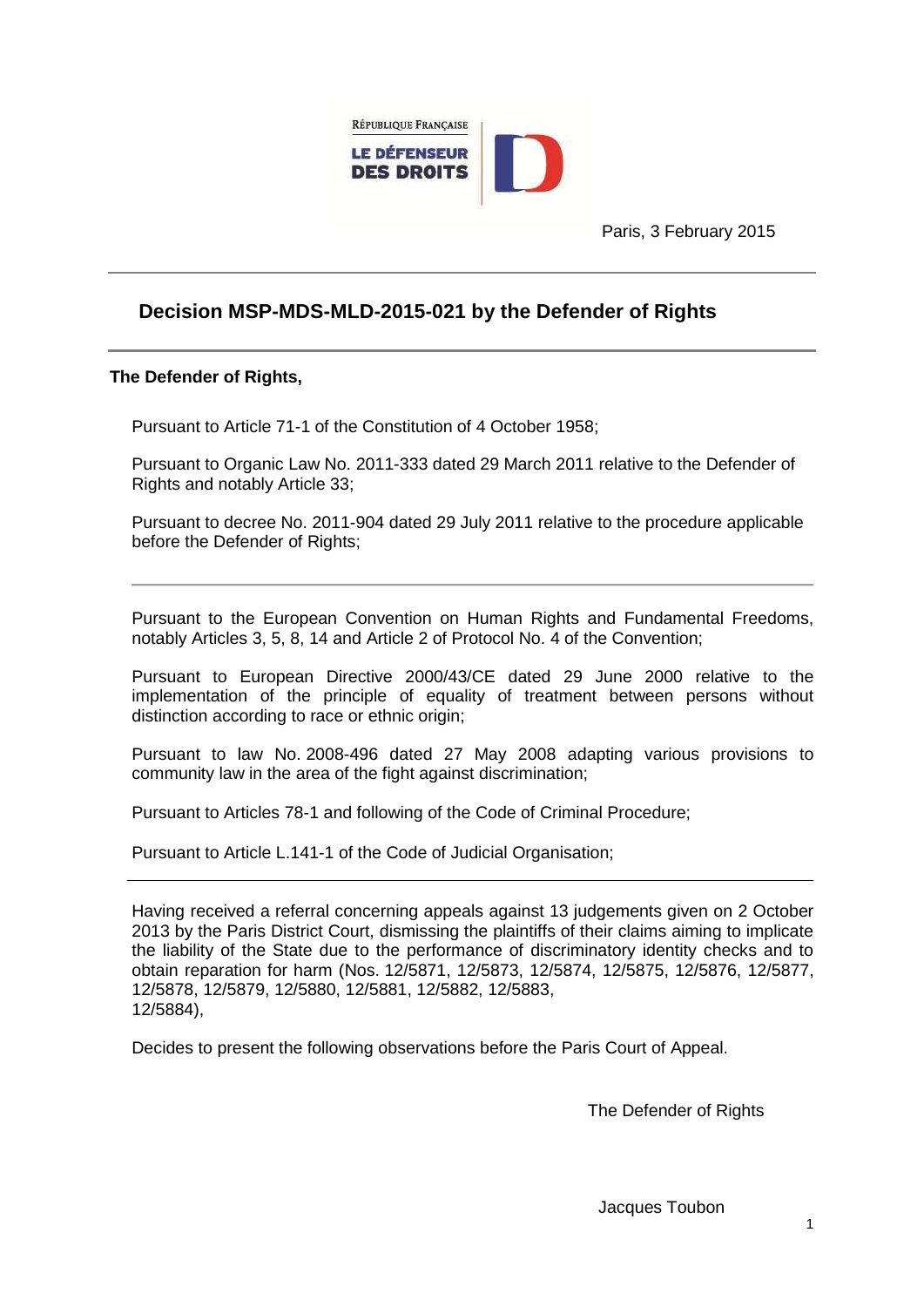# **Observations before the Paris Court of Appeal**

Considering that they were victims of discrimination during identity checks carried out by the police, in 2012, the claimants, Messrs. A., B, C, D, E, F, G, H, I, J, K, L, M, had the Law Officer of the State and the Minister of the Interior summonsed before the Paris District Court, in order to have the liability of the State ascertained and to sentence the State to repair the harm suffered.

On 2 October 2013, by 13 judgements, the District Court declared itself competent to rule concerning these claims, considering that the provisions of Article L.141-1 of the Code of Judicial Organisation opened the way for a claim for the liability of the State due to the defective functioning of the public justice service which should apply in this case. On this basis and after having set aside the provisions of the law dated 27 May 2008 relative to the adjustment of the rules on the burden of proof in matters of discrimination, the court dismissed the plaintiffs of their claims, on the grounds that the proof of discriminatory or inappropriate behaviour by the police, constituting gross misconduct, was not provided.

The claimants lodged an appeal against the judgements. On 13 November 2014, their representatives referred the matter to the Defender of Rights requesting intervention in the procedure before the Paris Court of Appeal, based on Article 33 of Organic Law No. 2011- 333 dated 29 March 2011.

The Defender of Rights does not intend to give an opinion here on the interpretation of the facts of the case. He wishes to draw the attention of the Paris Court of Appeal to his findings concerning the individual complaints referred to him and the work that he was able to perform on practices in matters of identity checks, and concerning the requirements of European law relative to the fight against discrimination, particularly the positive obligations incumbent upon the State which are inherent to the effective protection of rights.

The observations that civil society is now putting forward concerning the existence of discriminatory identity checks must lead it to take concrete measures aiming to prevent and suppress this type of measure, by sufficiently controlling the checks and providing sufficient guarantees against the risks of abuse and arbitrariness.

## *The identity check*

**The identity check is the request made to a person by a law enforcement agent, a police officer or member of the gendarmerie, to prove their identity by any means.** It arises from the combination of Articles 78-1 and 2 of the Code of Criminal Procedure (CCP) that the identity check is in reality an injunction or order given by law enforcement to a citizen, who is coerced to remain where he/she is to reveal his/her identity. The person questioned is therefore held at the disposition of the police or gendarmerie, usually in the place of the operation, for the time necessary to demonstrate his/her identity and for police files to be consulted.<sup>1</sup>

**The power to check identities is devolved to all police and gendarmes, whatever their rank, in their capacity as agents of the criminal investigation department (Article 20 of the CCP). However, the check must be carried out under the responsibility of an officer of the Criminal Investigation Department.**

The conditions authorising a law enforcement agent to carry out an identity check are specified in Article 78-2 of the CCP. It should be noted that Articles 78-2-1 to 78-2-4 also

<sup>1</sup> C. GIRAULT, *"Identity checks and verifications"*, directory of criminal law and criminal procedure, Dalloz, June 2010 (updated October 2013).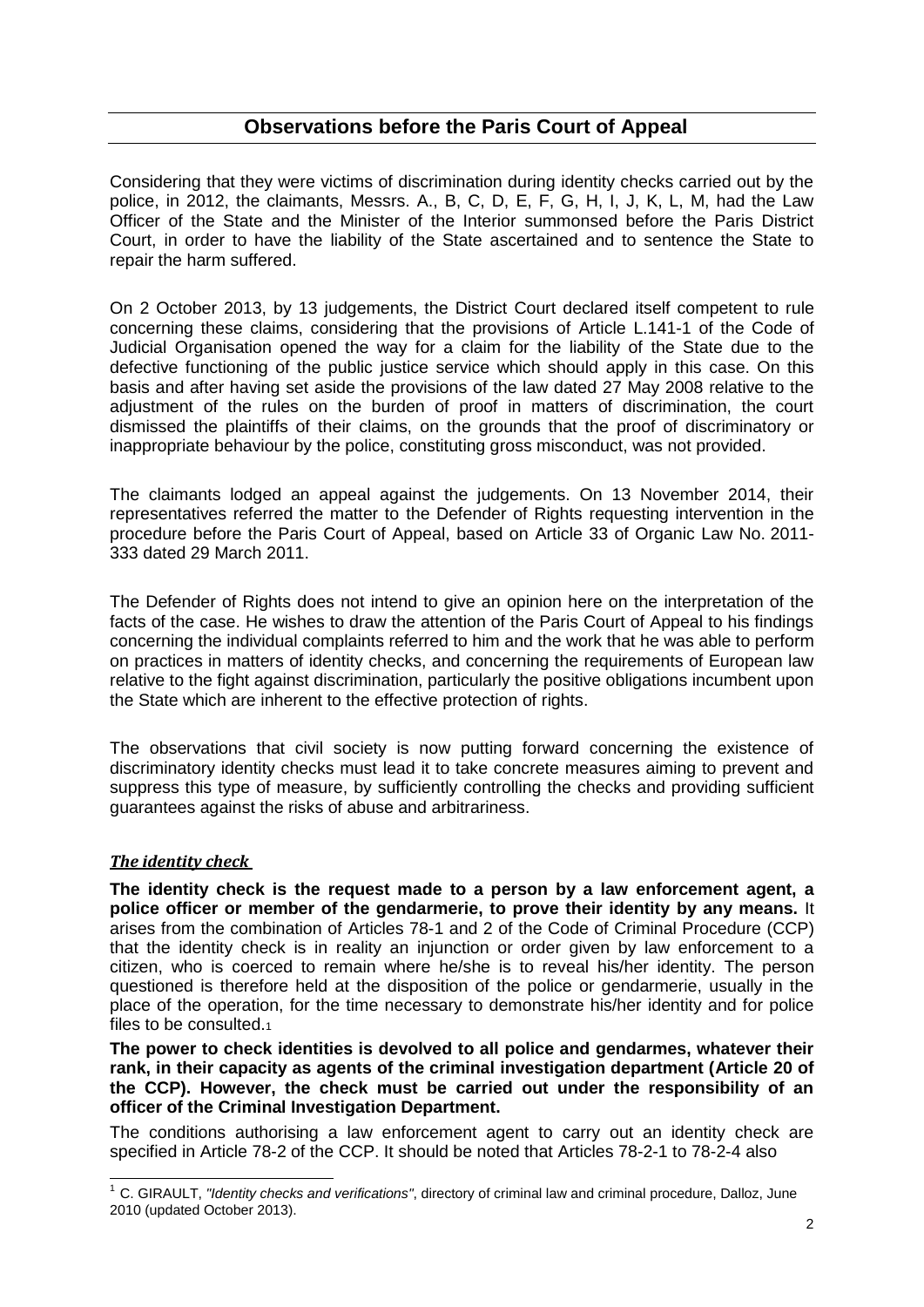specify the use of identity checks, but concerning specific situations (requisitions from the French public prosecutor concerning searches of business premises, for the purposes of searches and action against acts of terrorism and vehicle inspections), which are not covered by the present observations.

There are three main categories of situations.

Firstly, according to the terms of the first subparagraphs of Article 78-2 of the CCP, any person may be checked for whom there exists "*one or more plausible reasons to suspect*" that he/she has committed or tried to commit an offence, he/she is preparing to commit a crime or an offence, he/she is likely to provide information useful to investigation in case of a crime or an offence or he/she is the subject of a search ordered by a court authority.

Furthermore, the French public prosecutor may also, upon written requisition, order identity checks for identifying and proceeding against certain offences in a place and at a time that he/she specifies. It is generally accepted that these first two categories of checks may be qualified as checks carried out in the name of the criminal investigation department, in other words, with the aim of identifying and proceeding against the perpetrators of an offence.

Lastly, a third category of checks are carried out in the name of the administrative police, to prevent disturbances to public order. This provision was introduced into the CCP in 1993 by the law relative to checks and verifications of identity. Given the vague character of its wording, this has, from the outset, been interpreted subject to the Constitutional Court (Decision No. 93-323 DC dated 05 August 1993), emphasising *"whereas the practice of generalised and discretionary identity checks would be incompatible with respect for individual liberties; whereas it is permissible for the legislator to specify that checking the identity of a person may be unrelated to his/her behaviour, it remains that the authority concerned must justify, in all cases, specific circumstances establishing the risk of harm to public order giving grounds for the check"*.

It should be noted that although the identity checks followed by police custody or identity verification are counted and precisely identified, the checks that required no action are not. This lack of traceability and objective data gives free range to subjective points of view expressed by the players2.

#### *Observations of players*

In 2012, the Defender of Rights emphasised the points of view of the various players on the subject. Firstly, institutional players such as the National Ethics Commission (CNDS), from which the Defender of Rights has taken over the duties, and the National Consultative Commission on Human Rights (CNCDH) have taken a position. The CNDS gave several opinions on identity checks, noting the importance of them being exercised in accordance with legal conditions so that they could not be considered as "*discriminatory identity checks*" and regretting that it was not able, each time, to determine the conditions under which the checks can be carried out. For the CNDS, the fact that it is not possible to verify the manner in which the persons are selected, particularly in the case of operations carried out upon requisition by the French public prosecutor<sub>3</sub>, is problematic.

When appraising numerous cases, the CNDS and the Defender of Rights have come up against the impossibility of finding any trace of those carrying out an identity check (see, for example, opinion No. 2009-77, April 2010). In a case that was the subject of a court procedure, a check on two Palestinians was justified by the police because an individual was standing behind a pillar opposite another who was sitting on a bench. For

<sup>2</sup> Report concerning the relationships between police and citizens and identity checks, October 2012, p.9 [http://www.defenseurdesdroits.fr/sites/default/files/upload/rapport\\_controle-identite-final\\_0.pdf](http://www.defenseurdesdroits.fr/sites/default/files/upload/rapport_controle-identite-final_0.pdf) CNDS, report 2010.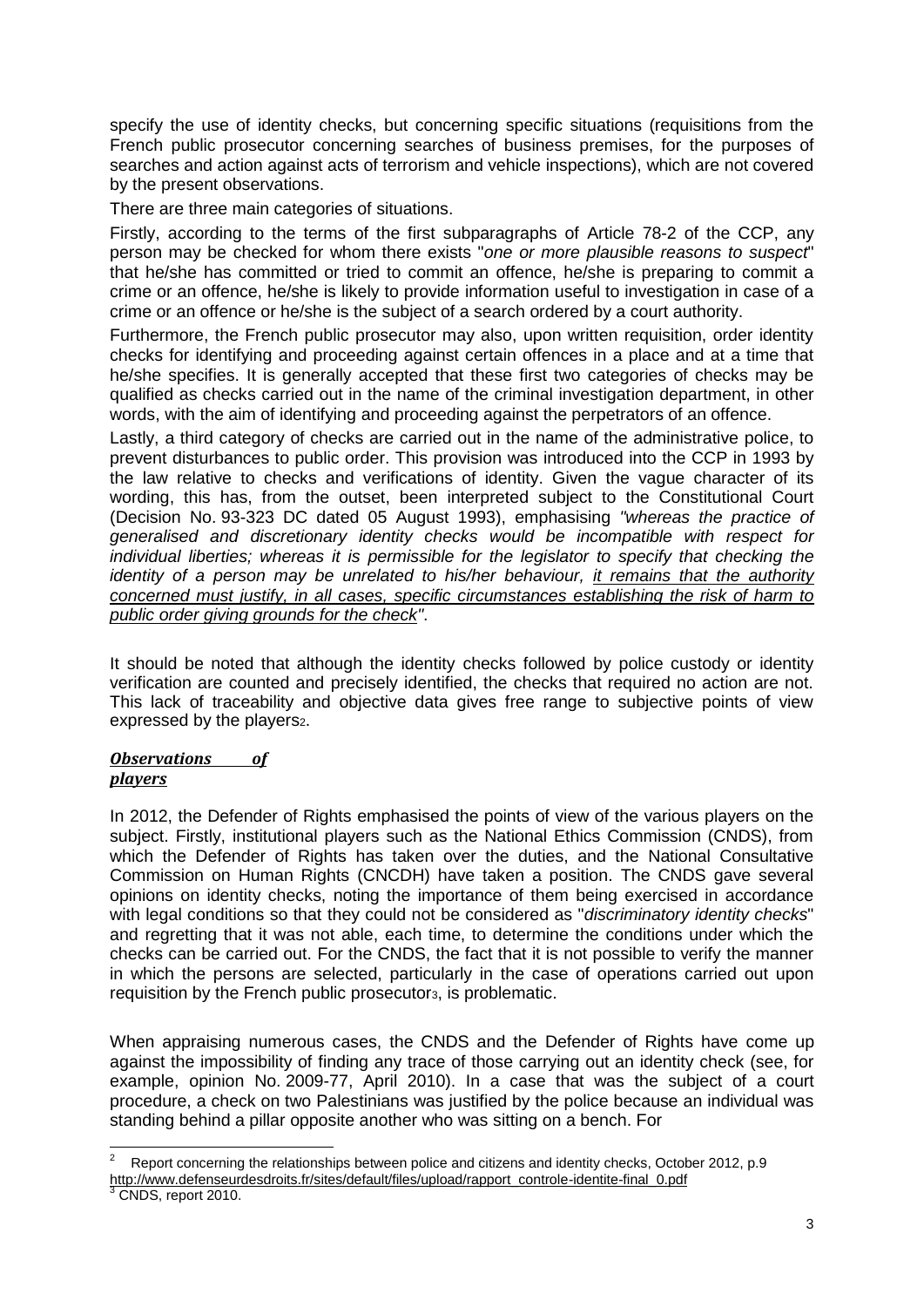the police officer, one of them "*was hiding*" behind the pillar. The Commission considered that these reasons did not correspond to the provisions of Article 78-2 of the CCP and that the check could be considered as "*discriminatory*" (opinion No. 2008-89, 6 April 2009). In another case, a man was checked at a station, in Lyon, and when he asked why he was being checked, he was told: *"because you are an Arab".* In the context of his investigation and notably when the police officer was interviewed, he simply stated that, as it concerned requisitions from the public prosecutor's office, he did not need to give a reason (opinion No. 2010-11, 17 January 2011). In its opinion No. 2008-123 concerning an identity check on two street musicians (followed by an arrest), in Avignon, the Commission stated that the writers of the questioning and submission report stated that they carried out an identity check on *"an individual of African appearance who was in the process of making a sale as an illicit street vendor".* However, the police, when interviewed, admitted, during the investigation by the IGPN and before the Commission, that in reality they checked this person because he had a large bag, he had the appearance of an illicit street vendor and that no merchandise was visible. The Commission considered that the check was in reality "*discriminatory*".

The CNCDH, in its 2010 report entitled "*The Fight against Racism, Anti-Semitism and Xenophobia*" gave a report of all of the work concerning the question of identity checks. In it, it revealed that the police over-check a section of the population characterised by the fact that they are young, male, dressed in a typically-young manner and from visible minorities. The Commission invited the ministry of the interior to take the necessary measures to fight against any discriminatory behaviour within the police, notably by monitoring the activities of the police in order to identify ethnic profiling practices.

At the European level, the European Union Fundamental Rights Agency (FRA)4 and the Council of Europe's European Commission against Racism and Intolerance (ECRI)<sub>5</sub> found, in the context of their work, the practice that is known as discriminatory ethnic profiling. Concerning the associations and non-governmental organisations, there are many who have condemned, based on research work, surveys and observations on the ground, the overrepresentation of certain immigrant population groups, without apparent legitimate reason, in the identity checks practised by law enforcement6. These practices lead to targeting not based on behaviour but based on stereotypes and racial or ethnic characteristics.

Since 2012, it is clear that the resentment expressed by certain citizens remains. The appeals lodged by the 13 plaintiffs are a good illustration of this. Also, one year after the publication of its report on the relations between police and citizens and identity checks, the Defender of Rights decided to continue the study on the question of identity checks and their procedures.

<sup>4</sup> [http://fra.europa.eu/sites/default/files/fra\\_uploads/1133-Guide-ethnic-profiling\\_FR.pdf](http://fra.europa.eu/sites/default/files/fra_uploads/1133-Guide-ethnic-profiling_FR.pdf) <sup>5</sup>[http://www.gouvernement.fr/sites/default/files/contenu/piece-jointe/2014/09/ecri\\_](http://www.gouvernement.fr/sites/default/files/contenu/piece-jointe/2014/09/ecri_-_quatrieme_rapport_sur_la_france_-_2010.pdf) quatrieme\_rapport\_sur\_la\_france\_-\_2010.pdf p. 43 to 45 <sup>6</sup><http://www.cnrs.fr/inshs/recherche/docs-actualites/rapport-facies.pdf/> [http://www.hrw.org/sites/default/files/reports/france0112frForUpload.pdf](http://www.hrw.org/sites/default/files/reports/france0112frForUpload.pdf/)

[<sup>/</sup>](http://www.hrw.org/sites/default/files/reports/france0112frForUpload.pdf/) [http://www.gisti.org/IMG/pdf/np\\_controle\\_identite\\_v3.pdf](http://www.gisti.org/IMG/pdf/np_controle_identite_v3.pdf)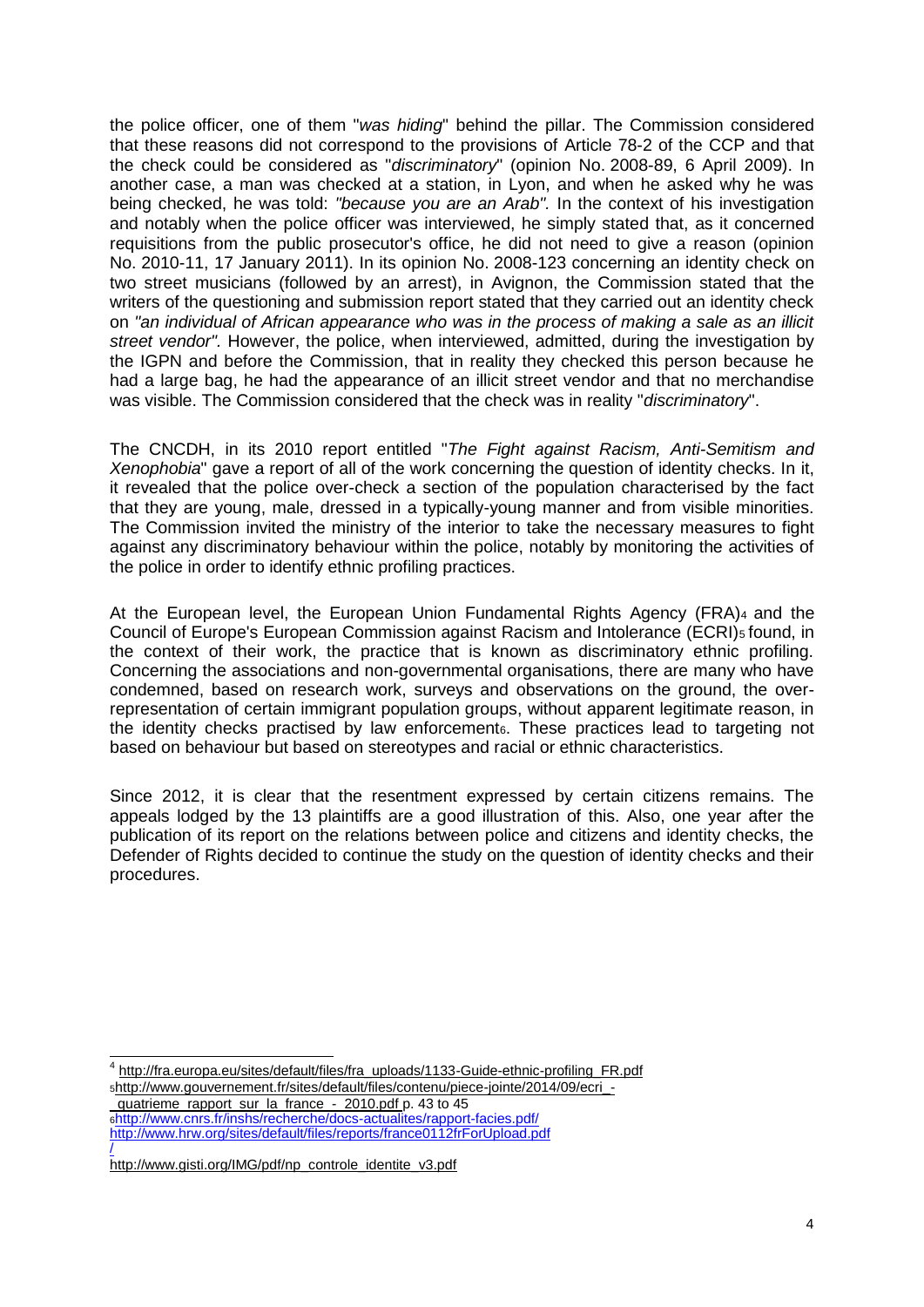## **1. Positive obligations inherent to effective protection against discrimination**

#### *Standards relative to the fight against discrimination*

A consequence of the principle of non-discrimination, the principle of equality is enshrined by the Constitution in its Article 1, which states that: *"France is an indivisible, secular, democratic and social Republic. It shall ensure equality, before the law, of all citizens without distinction by origin, race or religion."* This principle of equality applies to the public service as a body for the application of laws. In a ruling in 19517, the Council of State enacted a general principle of the right to equality, which governs the functioning of the public services and means that all persons who find themselves in an identical situation with regard to the public service must be governed by the same rules. This rule covers the various public service interlocutors, both civil servants who must be impartial and treat users in a neutral manner, and users between each other. The administrative and court judges are the guarantors of the application of the principle of equality and non-discrimination in relation to public services.

European Directive 2000/43/CE dated 29 June 2000 also enshrines the principle of the equality of treatment between persons without discrimination by race or ethnic origin, in the access to goods and services and the supply of goods and services.

The law dated 27 May 2008, making various adaptations to Community Law in the area of the fight against discrimination, prevents any direct or indirect discrimination based on real or assumed membership, or non-membership, of an ethnic group or a race, in matters of social protection, health, social benefits, education, access to goods and services or supply of goods and services. Its Article 4 states: *"Any individual believing themselves to be a victim of direct or indirect discrimination presents the facts that lead them to believe that this is the case before the relevant court. In light of this information, it is for the defendant to prove that the measure in question is justified on objective grounds that are entirely devoid of discrimination".*

Also, Articles 225-1 and 225-2 of the Criminal Code prevent discriminations as defined by the law, when they consist of refusing the supply of a good or service; of hindering normal exercise of any economic activity; of refusing to hire or sanctioning or dismissing a person; or of making access to a good, a service or a job subordinate to conditions based on a prohibited reason and notably the origin, physical appearance, or real or assumed membership or non-membership of a given ethnic group, a nation, a race or a religion. These provisions therefore cover such inequalities of treatment when they are committed in relation to access to a public service and Article 432-7 of the Criminal Code also provides for severer penalties in the case of discrimination committed by a person bearing public authority in the exercise of his/her functions, when it consists of refusing the benefit of an entitlement granted by the law or hindering the normal exercise of any economic activity.

Lastly, the European Code of Police Ethics, adopted in 2001 by the Committee of Ministers of the Council of Europe, recommends in its Article 40, that *"the police must carry out their duties equitably, in particular according to the principles of impartiality and nondiscrimination"*8.

<sup>7</sup> CE, sect., 9 March 1951, No. 92004, *Société des concerts du conservatoire*.

<sup>&</sup>lt;sup>8</sup> Recommendation Rec (2001) 10 of the Committee of Ministers to member States on the European Code of Police Ethics adopted on 19 September 2001.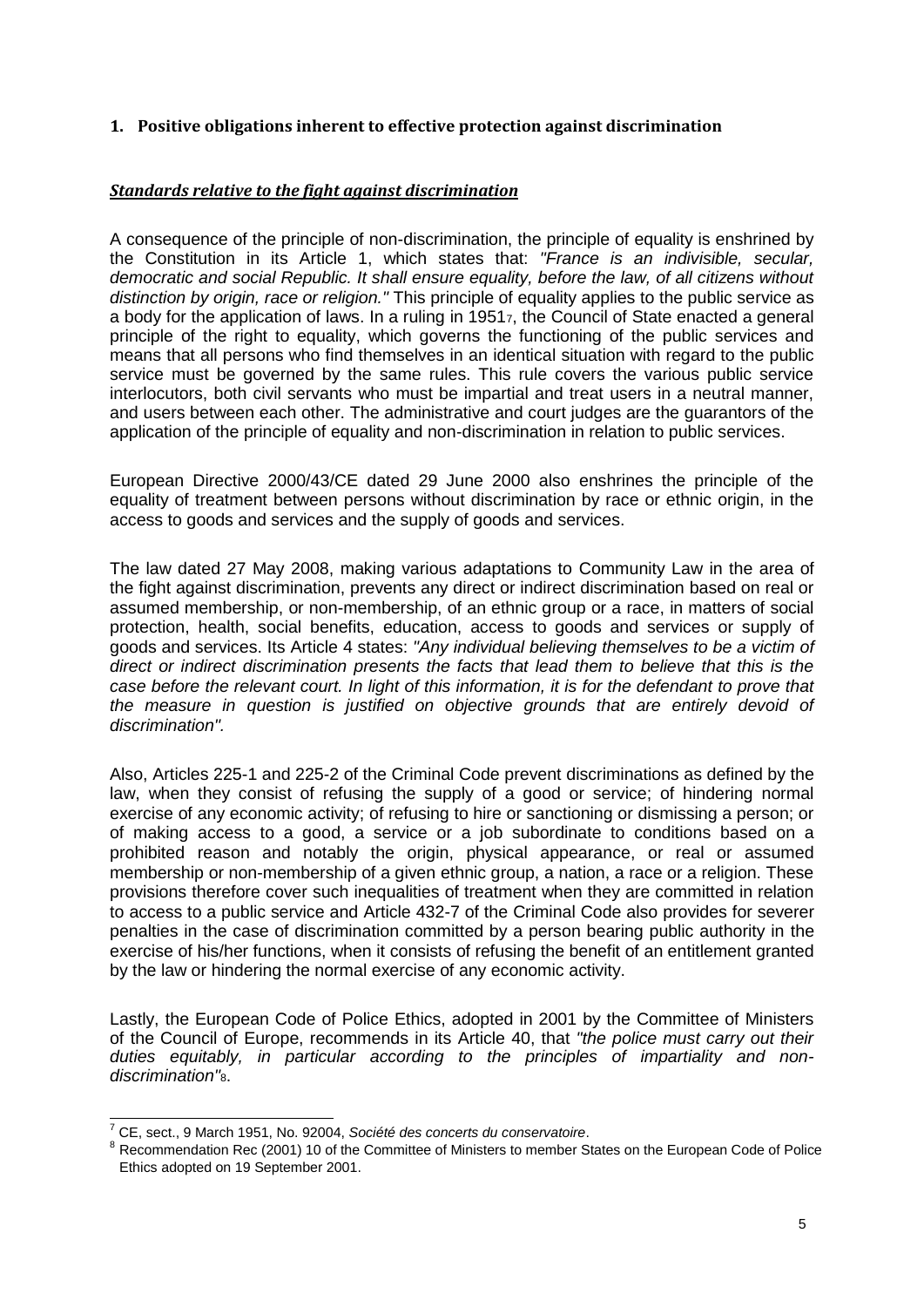## *Significant international jurisprudence*

"*Discriminatory*" identity checks constitute discriminatory measures with regard to the European Convention on Human Rights and Fundamental Freedoms (ECHR), notably the principle of non-discrimination enshrined by Article 14, according to the terms of which: *"The exercise of the rights and liberties recognised in the […] Convention must be ensured, without any distinction based notably on […] race, colour […] national or social origin, membership of a national minority […]"*. This article, "the exercise of rights and liberties" guaranteed by the Convention and its Protocols, may be combined, in the case of identity checks, with Articles 5 and 8 of the Convention, and Article 2 of Protocol n 4, which protect respectively the right to freedom and security, the right to privacy (Gillan and Quinton v. United Kingdom, no 4158/05, § 57,ECHR 2010) and freedom of movement (Timichev v. Russia, Nos. 55762/00 and 55974/00, ECHR 2005-XII). According to constant jurisprudence from the Court, a difference in treatment is discriminatory if it lacks objective and reasonable justification, meaning it does not pursue a "legitimate aim" or if there is no "reasonable relationship of proportionality" between the resources employed and the aim targeted by the measure (Chassagnou and others v. France [GC], nos 25088/94, 28331/95 and 28443/95, § 91, ECHR 1999-III).

As racial discrimination is "a particularly odious form of discrimination" (*Natchova and others v. Bulgaria* [GC], nos 43577/98 and 43579/98, § 145, ECHR 2005-VII), the Court considers that the level of protection guaranteed to citizens seeking justice must be the highest. Consequently, when a difference in treatment is based, directly or otherwise, on race, colour or ethnic origin, or on nationality, the concept of "reasonable and objective justification" must be interpreted as restrictively as possible. Furthermore, the Court considers that no difference in treatment based exclusively or to a

decisive extent upon the ethnic origin of a person can be objectively justified (*ibid*, § 176).

The Court has already had occasion to condemn discriminatory measures based on origin. It did it, for example, in the case of *Timichev v. Russia,* concerning refusal of entry to the national territory based on membership of the Chechen community (aforementioned). It should also be remembered that a discriminatory identity check could constitute degrading treatment contrary to Article 3 of the ECHR. Already in 1978, the Court's Commission, when referred the case of a refusal of permission to enter or remain in the United Kingdom concerning persons from territories formerly under British control, considered that *"discrimination based on race could, under certain circumstances, represent, in itself, "degrading treatment"* according to the meaning of Article 3" (petition No. 4626/70 and others, decision dated 6 March 1978). This jurisprudence was subsequently confirmed, notably in the case of *Cyprus v. Turkey*, in which the Court considered that the discrimination suffered by Greek Cypriots was of such seriousness that it constituted degrading treatment (*Cyprus v. Turkey* [GC], no 25781/94, ECHR 2001-IV). In this case, the cause was the demeaning and disgraceful living conditions imposed on these persons, due to their ethnic origin and religion.

Note that, at the international level, the International Covenant on Civil and Political Rights offers greater protection than the ECHR because the Human Rights Committee (HRC) has judged that the right to non-discrimination, guaranteed by Article 26 of the Covenant, was an autonomous right. The Committee considers that Article 26 enshrines the general principle of equality before the law, proclaimed by Article 7 of the Universal Declaration on Human Rights, which "prohibits any discrimination, in law or in fact, in all domains relating to the authority and protection of the public authorities" (HRC decision no 172/1984, 9 Apr. 1987, *Broeks v. The Netherlands).*

In the case of *Williams Lecraft v. Spain* (No. 1493/2006), concerning the breach of Article 26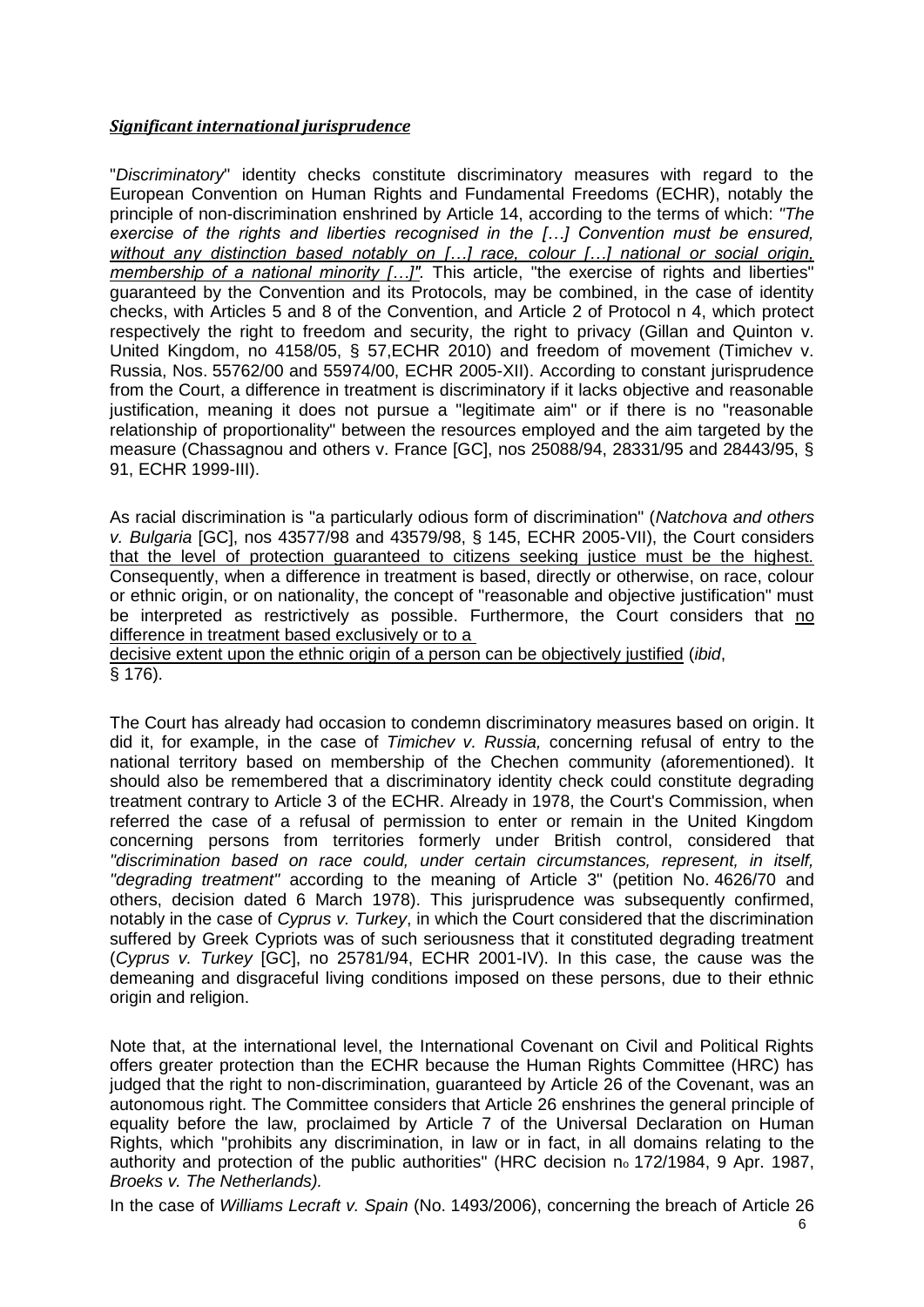constituted by a police identity check motivated by the colour of the skin of the person in question, the Committee considered that the check constituted illegal discrimination. When the plaintiff asked the police officer why he was the only person asked to show his papers, he replied *"it's because you are black".* The HRC warned against targeting persons presenting certain physical or ethnic characteristics, which *"would not only have negative repercussions*  in terms of the dignity of the persons concerned, but would also contribute to propagating *xenophobic attitudes in the population in general and would be contrary to an effective policy on fighting racial discrimination".*

## *The positive obligations of the State in matters of discrimination*

The effective protection of rights requires States not only to refrain from arbitrarily interfering in the exercise of rights protected by the Convention, but also to take appropriate and concrete measures to prevent and suppress such interference committed by agents of the State and third parties. Such positive obligations also exist in matters of discrimination. The Court has reaffirmed it numerous times, particularly in the case of *Natchova and others*  (aforementioned), where it emphasised that the prohibition of discrimination in general, and discrimination based on race and ethnic origin in particular, reflects, in the same way as the other rights guaranteed by the Convention and its Protocols, the fundamental values of the democratic societies which form the Council of Europe.

In the *Timichev* case, the Court considered that this type of behaviour required "particular vigilance and energetic reaction" from the authorities and that they should use all means at their disposal to combat racism, thus strengthening the democratic conception of society, in which diversity is perceived not as a threat, but as a resource (aforementioned § 56).

Identity checks carried out in a discriminatory manner with regard to persons, due to their origin, their nationality or their skin colour, therefore require the authorities to adopt concrete and firm measures that are able to prevent and suppress this type of act.

These positive obligations may be material and/or procedural. They may concern certain particularly vulnerable groups when they need enhanced protection. This is the case of members of the Roma community or women who are victims of domestic violence (*Oršuš and others v. Croatia,* [GC], No. 15766/03, §§ 147-148, ECHR 2010 and *Opuz v. Turkey,* no 33401/02, ECHR 2009). These measures may include the establishment of a legislative framework to sufficiently protect individuals from acts contrary to the Convention (see, as an example, *Abdu v. Bulgaria,* No. 26827/08, 11 March 2014), the adoption of specific criminal provisions suppressing and punishing discriminatory acts and acts of racist violence (*Nikolay Dimitrov v. Bulgaria,* No. 72663/01, § 67, 27 September 2007), the establishment and effective application of a system suppressing all forms of violence and offering sufficient guarantees to victims (*Opuz*, aforementioned), the establishment of a distinction, in the judicial system and in practice, between offences of a racist and ethnic connotation and other offences, the specific duty to conduct an enquiry to establish whether the incriminating facts are based on racist motives (*Natchova* aforementioned, § 160). Breaches of such obligations would be tantamount to closing one's eyes to the gravity of such acts and considering them as ordinary acts, which could constitute unjustified treatment, irreconcilable with Article 14 of the Convention (*Natchova* aforementioned).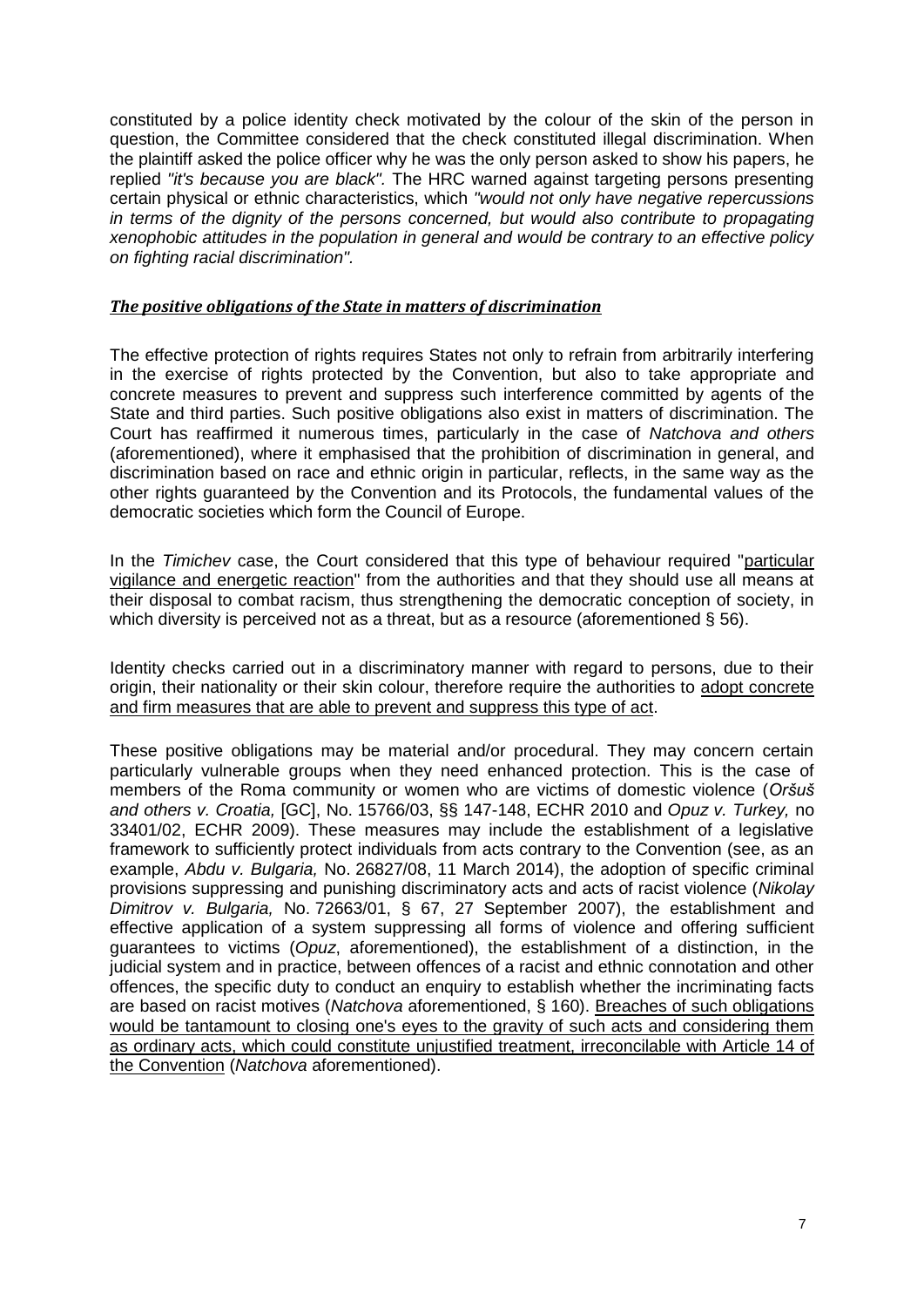The position of the Court on the extent of the positive obligations of States in matters of discrimination is shared by the other European and international control bodies. In this regard, reference is made to the recommendation on general policy relative to the fight against racism and racial discrimination in the activities of the police (No. 11), where the ECRI requests member States to define and clearly prohibit racial profiling in the law, namely *"the use, by the police, without objective and reasonable justification, of reasons such as race, colour, language, religion, nationality or national or ethnic origin in control, surveillance or investigation activities".* It also requests them to *"to ensure the opening of an effective investigation into allegations of racial discrimination or abusive behaviour with racist motivation by the police and, where applicable, to make sure that the perpetrators of such acts are appropriately punished"*9.

In another recommendation concerning racial discrimination in the administration and functioning of the criminal justice system, given this time by the United Nations Committee on the Elimination of All Forms of Racial Discrimination, signatory States are reminded of the obligation to "*take the necessary measures to prevent questioning, arrests and searches based, de facto, exclusively on the physical appearance of the person, his/her colour, appearance, membership of a racial or ethnic group or any other "profiling" which exposes him/her to greater suspicion*" (general recommendation XXXI, § 20).

Thus, the unanimous conclusion of the existence of identity checks carried out in a discriminatory manner on persons due to their ethnic origin, their nationality, their appearance or the colour of their skin, must lead the authorities to take concrete and effective measures to prevent and eradicate such acts. These must occur at several levels, both at the level of the legal regime applicable to identity checks when these confer broad discretionary power on police officers (**2**), and at the level of the guarantees provided for in the implementation of the system (**3**).

## **2. The necessity of a legal regime that sufficiently controls the identity checks system**

The legislative provision governing identity checks must meet the quality requirements of the law; this implies that the powers conferred on the police be sufficiently controlled and covered by appropriate legal guarantees against abuse. Indeed, according to constant jurisprudence by the European Court of Human Rights, any interference with a right guaranteed by the Convention and its Protocols must be *"specified by the law"*. This means that the contested measure must have a legal basis in internal law and be compatible with the pre-eminence of the law, a fundamental principle of a democratic society (*Gillan and Quinton*, aforementioned). The law must therefore be sufficiently accessible and predictable, so that citizens seeking justice can adapt their behaviour. To meet these requirements, internal law must offer adequate legal protection against arbitrariness and infringement of fundamental rights by the public authorities. It must define, with sufficient clarity, the degree of discretion conferred on the executive power and the procedures for its execution. This level of precision depends, states the Court, to a large extent on the content of the text in question, the matter that it is intended to govern and the number and status of those to whom it is addressed. This requirement is not fulfilled when the power of assessment granted to the executive is unlimited.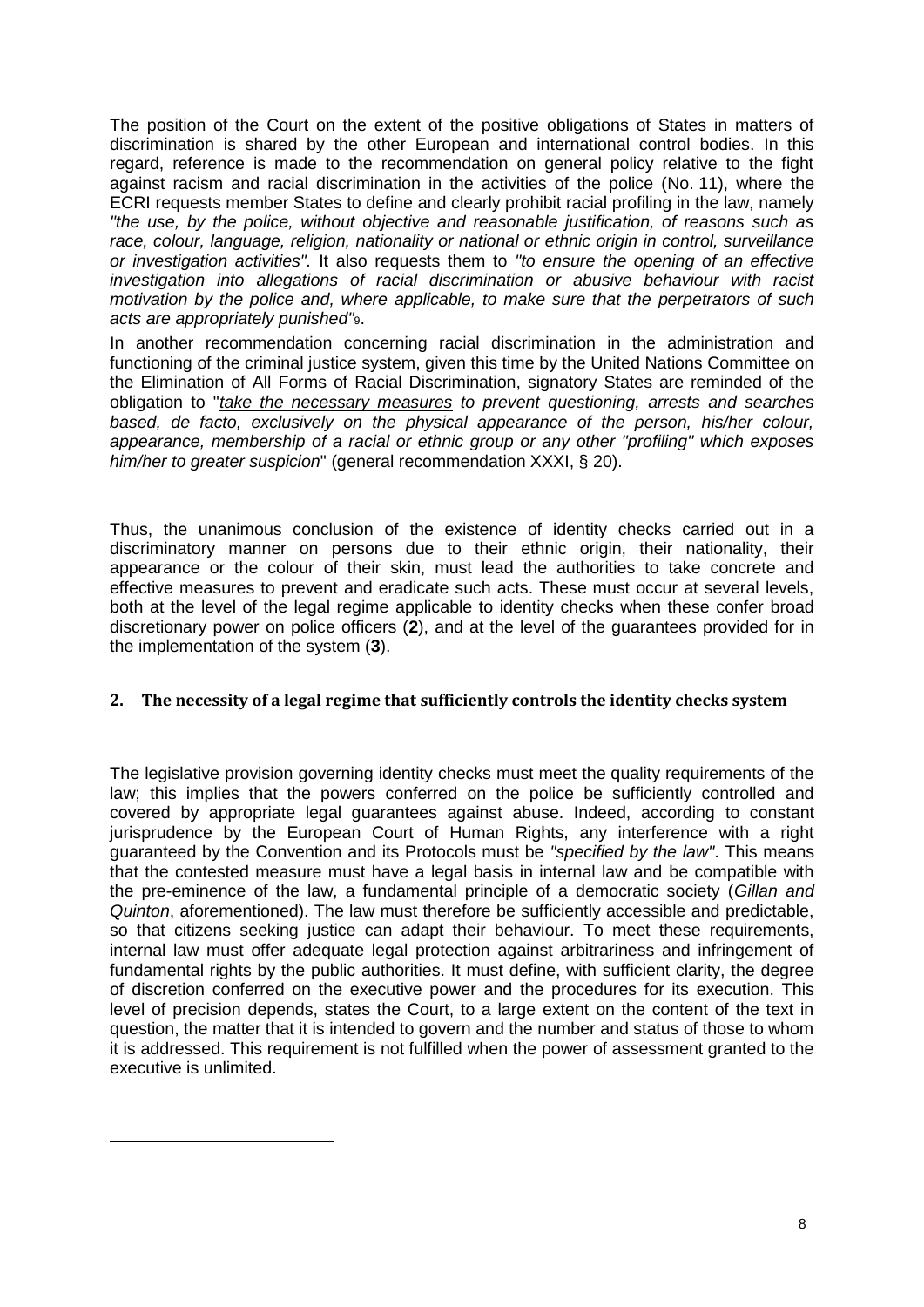The Court considered that these requirements were not fulfilled in the case of *Gillan and Quinton v. The United Kingdom* (aforementioned), concerning the legislative provisions authorising police officers to question and search for the purposes of preventing acts of terrorism. The texts that were criticised conferred discretionary power that was too broad on police officers and did not specify the procedures for executing the measures. Without strict governance, these measures were based essentially on "*premonition*" or "*professional intuition*" of police officers. The officers therefore did not need to demonstrate the existence of legitimate reasons, or even subjectively have the slightest suspicion concerning the person questioned and searched. According to the Court, this system granted extensive powers to the police and caused a clear risk of arbitrariness and discrimination with regard to categories of the population. It considered that this risk was demonstrated in this case by the statistics, which showed disproportionate use of this power against persons who were black or of Asian origin. Lastly, it added that under these circumstances, the existence of legal control or action for reparation is not sufficient to constitute a guarantee against abuses when the police officer is not required to demonstrate the existence of legitimate suspicion because it would be impossible to prove the abuse of power.

The work carried out by the Defender of Rights on identity checks has highlighted the problem of the use of purely subjective criteria for making an identity check. Indeed, it appears that the identity checks which cause problems are not those carried out based on objective criteria (such as behaviour), but those based on criteria assessed subjectively by the member of the police or gendarmerie. Yet, he was able to ascertain that in reality, most of the identity checks were carried out upon requisition by the French public prosecutor, as was the case for 8 of the 13 plaintiffs in this case. Yet, once the requisition is delivered, there is no formal obligation to state a reason for the checks.

The question of the reason for the check raises the difficulty of objectifying the choice of person checked in the context of checks pursuant to requisition and administrative checks, which may be carried out on any person independent of his/her behaviour. The question arises of knowing the criteria used by the agents for choosing the persons that they check. The work of the Defender of Rights has shown that these are largely based on subjective criteria such as their feeling or "instinct". It is therefore up to the agents to freely assess which people are checked, independently of their behaviour. These criteria are specific to each agent, who builds his/her own "police instinct" or framework for interpretation.

These may be based on numerous factors such as the profile of the person, his/her assumed ethnic origin, his/her dress or other factors, and/or according to stereotypes.

Because the criterion which has led to an identity check is subjective, it is very difficult to verify it, even more so as it is not formalised and the persons performing the checks often do not themselves know the precise reasons that led them to make the checks.

The measures aiming to improve the governance of identity checks must be accompanied by guarantees in the implementation of the system, to protect citizens seeking justice from risks of abuse and arbitrariness.

## **3. Necessary guarantees against the risk of abuse and arbitrariness**

With regard to the ECHR, the authorities have the obligation to provide guarantees giving a real counterweight to the extensive powers granted to the executive, in order to offer citizens seeking justice adequate individual protection against arbitrariness and the risks of abuse (*Gillan*, aforementioned, § 79).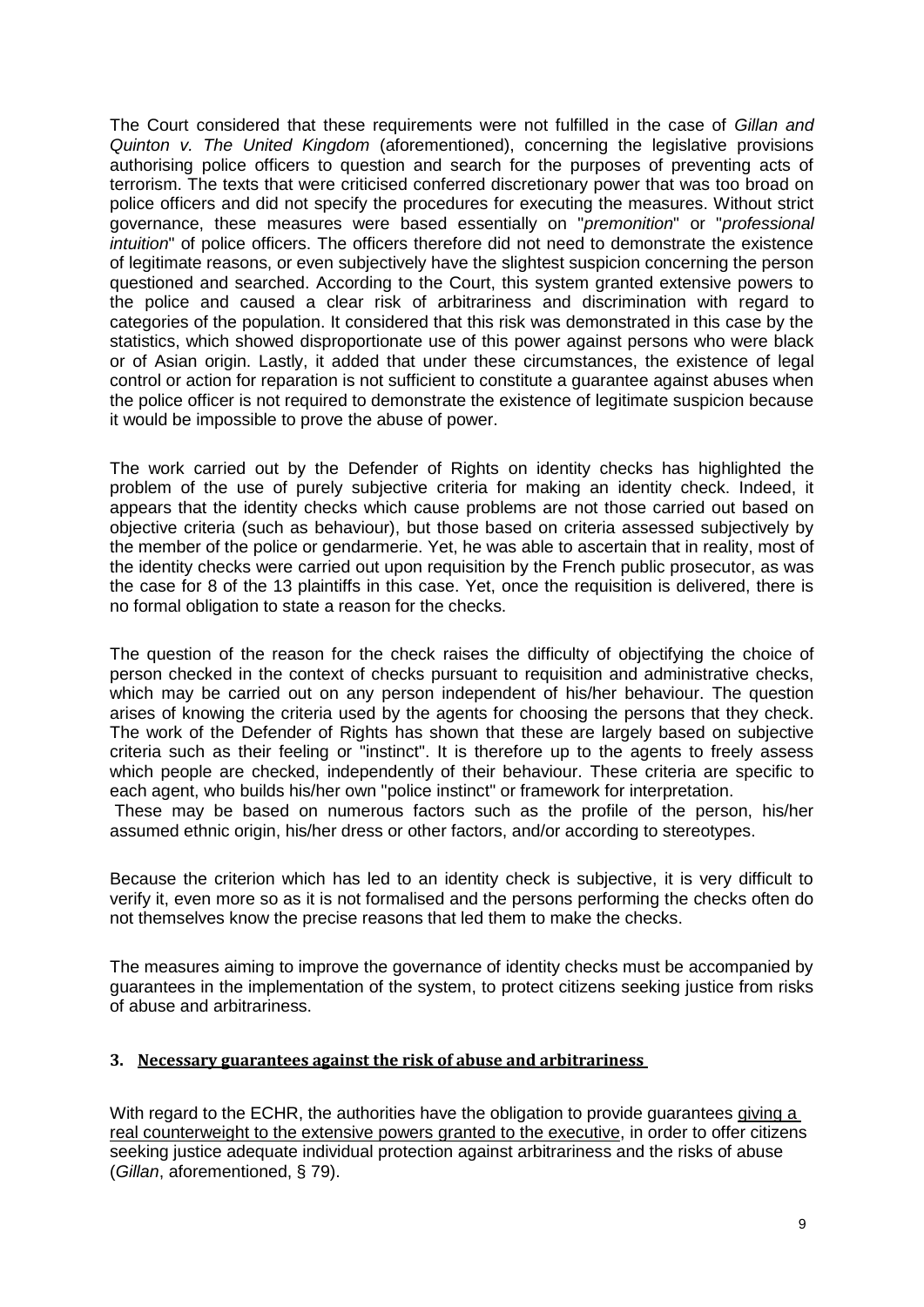Improvement of the means of undertaking proceedings and seeking proof should enable the effectiveness of non-discrimination to be ensured in the area of police checks.

## *a) Guarantee access to effective judicial review*

The procedures for identity checking and verification are subject to judicial review, exclusively by judges. The Constitutional Court emphasised, in its decision of 5 August 1993, that *"it is the responsibility of the judicial power, guardian of individual liberty, to control, in particular, the conditions relative to the legality, reality and relevance of the reasons for operations to check and verify identity"* <sup>10</sup>.

#### *The lack of traceability of identity checks*

As the Paris District Court observed in the judgements given on 2 October 2013, the legislative provisions applicable to identity check procedures do not specify any written trace of the checks that took place: *"[…] even if this act by the criminal investigation department, carried out in application of the provisions that have just been mentioned, did not give rise to any statement of offence or, consequently, the establishment of any proceedings"*.

Effectively, although identity checks followed by police custody or an identity verification are the subject of a written procedure, those which are not are not recorded in writing.

Indeed, identity checks in France are not subject to any legal obligation for traceability. The checks do not have to be recorded, no receipt is delivered, and police and gendarmes have no obligation to report a check on a formal report in the case where this does not lead to the ascertainment of an offence.

The absence of a reason and written procedure, in particular any trace of the check that was made (at least specifying the date and place of the check , the name of the checking agent and the person checked and the reasons justifying the measure), or even oral notification to the person checked of the legal basis of the measure and the reasons for the check, hinder access to judicial review and can deprive the subject of the check of the possibility of effectively challenging the measure and denouncing its discriminatory character. In these cases, the only factors are often the testimony of the police against that of the person checked. Depriving the latter of this information makes the rights that he/she has theoretical and illusory. Yet, the European Court has emphasised, numerous times, that the objective of the Convention is to protect concrete and effective rights (see, in particular, *Artico v. Italy,* 13 May 1980, § 33, series A no 37). Also, the lack of communication of the reasons for the check fuels the feeling of injustice of the person checked, who may legitimately assume that the check is based on subjective factors such as his/her origin.

#### *From lack of a priori control for checks pursuant to requisition…*

One must remember that checks pursuant to requisition from the public prosecutor's office were validated by the Constitutional Court providing that they are subject to strict *a priori* control by the French public prosecutor in order to ensure respect for fundamental freedoms<sub>11</sub>.

<sup>10</sup> Recommendation Rec (2001) 10 of the Committee of Ministers to member States on the European Code of Police Ethics adopted on 19 September 2001.

 $10$  Constitutional Court, decision No. 93-323 DC dated 5 August 1993.

<sup>11</sup> *Ibid*.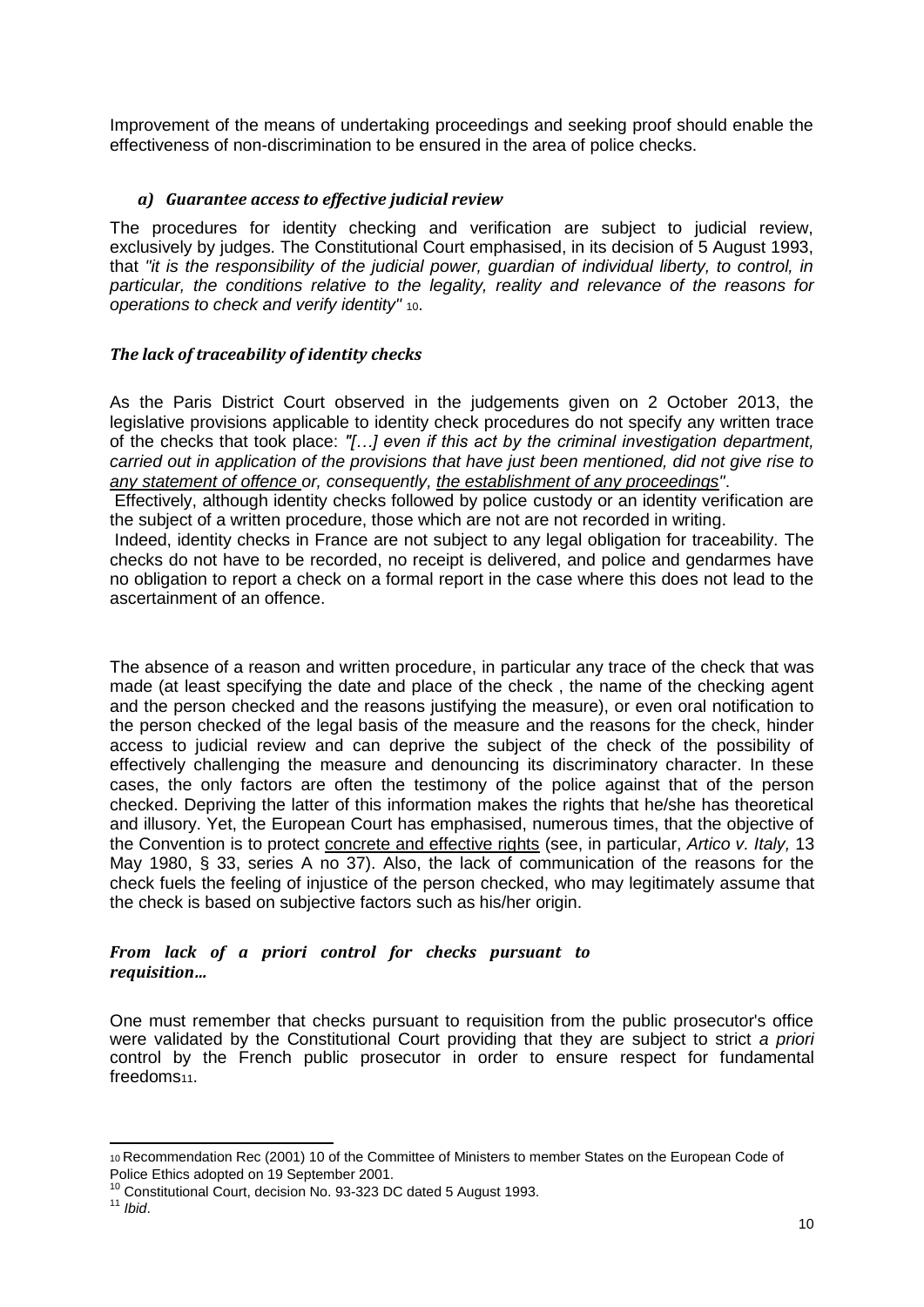In the absence of a control mechanism, due to the increasing demand from requisitions by law enforcement, their systematic sequencing amounts to generalising, in certain zones, the practice of discretionary identity checks, because they are carried out independently of the behaviour of the person. Yet, the Constitutional Court has stressed that *"the practice of generalised and discretionary identity checks would be incompatible with the respect for individual liberties"*12. The delivery of requisitions for which the time periods follow on after each other is therefore a real problem from the point of view of respect for fundamental freedoms.

## *… to lack of subsequent control*

Indeed, going beyond the control of requisitions, the French public prosecutor is informed of identity checks only if the person checked is subsequently remanded in police custody. If the check does not lead to any proceedings, the public prosecutor has no knowledge of it.

Concerning judges, they are only confronted with court proceedings disputing an identity check when it is sent to them. Such is the case when an identity check gives rise to questioning, when the alleged perpetrator of the offence in question could enter a plea of illegality before the court judge, claiming that the check was essentially based on his/her ethnic origin, supporting this, for example, by the record of evidence of the questioning.

Ultimately, a large share of identity checks are not therefore controlled by the court authority. The guarantee of effective judicial review of a coercive measure such as identity checks therefore imposes an obligation on the State to establish the conditions for traceability and the reasons for the checks. It must be accompanied by another procedural guarantee: adjustment to the rules on the burden of proof.

## *b) The necessary adjustment of the burden of proof*

In contrast to what the District Court asserts, the law No. 2008-496 dated 27 May 2008 making various adaptations to community law in the area of the fight against discrimination, notably Directive 2000/43/CE, prohibits any discrimination based on real or assumed membership, or non-membership, of an ethnic group or a race, in matters of access to goods and services or the supply of goods and services. Article 4 relative to the adjustment of the burden of proof is applicable before a civil court to the actions and measures adopted by the public services. The law confined itself only to removing criminal prosecution from the scope of the system.

Consequently, as the plaintiffs call into question the functioning of the public justice service, of which the police operations form part, the aforementioned provisions are applicable to the dispute. The plaintiffs must therefore benefit from an adjustment of the burden of proof which makes it incumbent upon the services in question to prove the absence of discrimination, from the moment when they present the facts that enable the existence of discrimination to be presumed.

This rule on adjusting the burden of proof arising from community law has also been systematically transposed to all civil and administrative procedures in matters of discrimination: in this regard, reference is made to Article L.1134-1 of the Employment Code and to Article 1 of law No. 89-462 dated 6 July 1989 aiming to improve relationships in the rental sector. This is also what the administrative judge does. For example, in a case of the refusal, by a municipality, to make a room available to a French Muslim association for religious practices, the Council of State considered that it was the responsibility of the municipality to prove the difficulty of meeting this request (CE, 26 August 2011 No. 1106560). The cases *Perreux* and *Mme Delaunay must also be cited* (CE, Ass., 30 October 2009,

<sup>12</sup> *Supra 10*.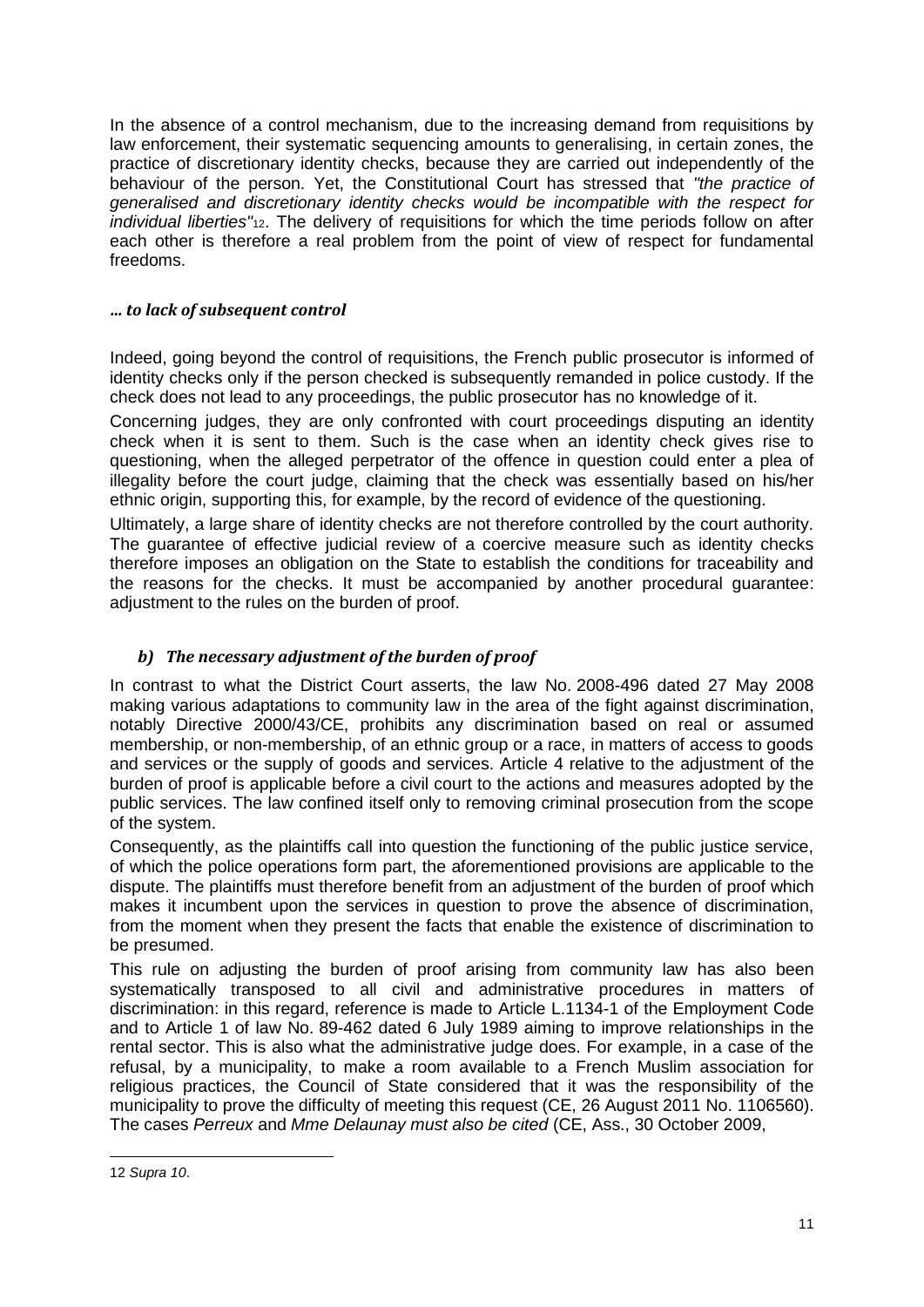No. 298348 and CAA Versailles, 29 December 2009, No. 08VE00296). It is interesting to refer to the conclusions of the rapporteur public in the context of the ruling by the administrative court of appeal of Versailles dated 29 December 2009 (AJDA 2010, p.742). As the 2008 law was not applicable at the time of the events, the directive dated 15 December 1997 was applied, concerning the presumption of discrimination and the adjustment of the burden of proof. *"Although this usage instruction, relative to the administration of proof, was drawn up by the Council of State at the time of an action for exceeding powers, there is no reason not to apply it to an action for damages in an administrative court for repairing the harmful consequences of actions for which the legality must be assessed with regard to the principle of non-discrimination".*

In this regard, the interpretation of the law dated 27 May 2008 is supported by jurisprudence from the Strasbourg Court. It considers that in matters of discrimination, when the plaintiff has produced the beginnings of proof concerning the existence of a difference of treatment arising from a measure or a practice, it is incumbent upon the party summonsed to demonstrate that this difference of treatment is justified (in particular, see *Chassagnou and others v. France* [GC], Nos. 25088/94, 28331/95 and 28443/95, §§ 91-92, ECHR 1999-III). Furthermore, aware of the difficulties in providing proof of discrimination, the Court considers that to ensure effective protection of citizens' rights, statistical data may be used to establish the existence of a difference of treatment between two groups of persons in similar situations. It did this notably in cases of discrimination where the plaintiffs claimed that the discrimination resulted from a difference in the effect of a general measure or a situation of fact (*Opuz*, aforementioned, § 183). European Union law lays down the same requirements (*D.H. and others,* aforementioned, §§ 84-91).

## *c) Guarantee citizens seeking justice an effective means of recourse against a measure harming the principle of equality of treatment*

The Paris District Court has ruled on the basis of Article 141-1 of the Code of Judicial Organisation (CJO), according to the terms of which the State is required to repair the harm caused by the defective functioning of the justice service. This liability is implicated only for gross misconduct or denial of justice. It arises from the jurisprudence of the Court of Cassation that gross misconduct covers *"any shortcoming characterised by an event or series of events showing the inability of the public service to fulfil the duties for which it is responsible".*

European law requires the authorities to guarantee citizens seeking justice effective recourse against any measure harming their rights and the principle of equality of treatment. The Court emphasised this when recording its jurisprudence on Article 13, which enshrines the right to effective recourse (see notably *Kudła v. Poland* [GC], no 30210/96, § 157, ECHR 2000-XI). This means that the authorities must provide citizens with the means by which they can obtain appropriate redress for breaches of their rights guaranteed by the Convention. This recourse must be "*effective*", in practice and in law. Article 7 of the aforementioned Directive 2000/43 lays down the same requirements; it requires States to ensure that judicial and/or administrative procedures are accessible to all persons who consider that they have been wronged by non-respect for the principle of equality of treatment.

Yet, when the identity checks are without consequence, which characterises situations where persons consider that they have been checked abusively, requiring citizens seeking justice to prove gross misconduct without adjusting the burden of proof and without requiring the public service to justify itself, amounts to depriving citizens seeking justice, who allege the discriminatory character of the measure, of a means of effective recourse allowing them to